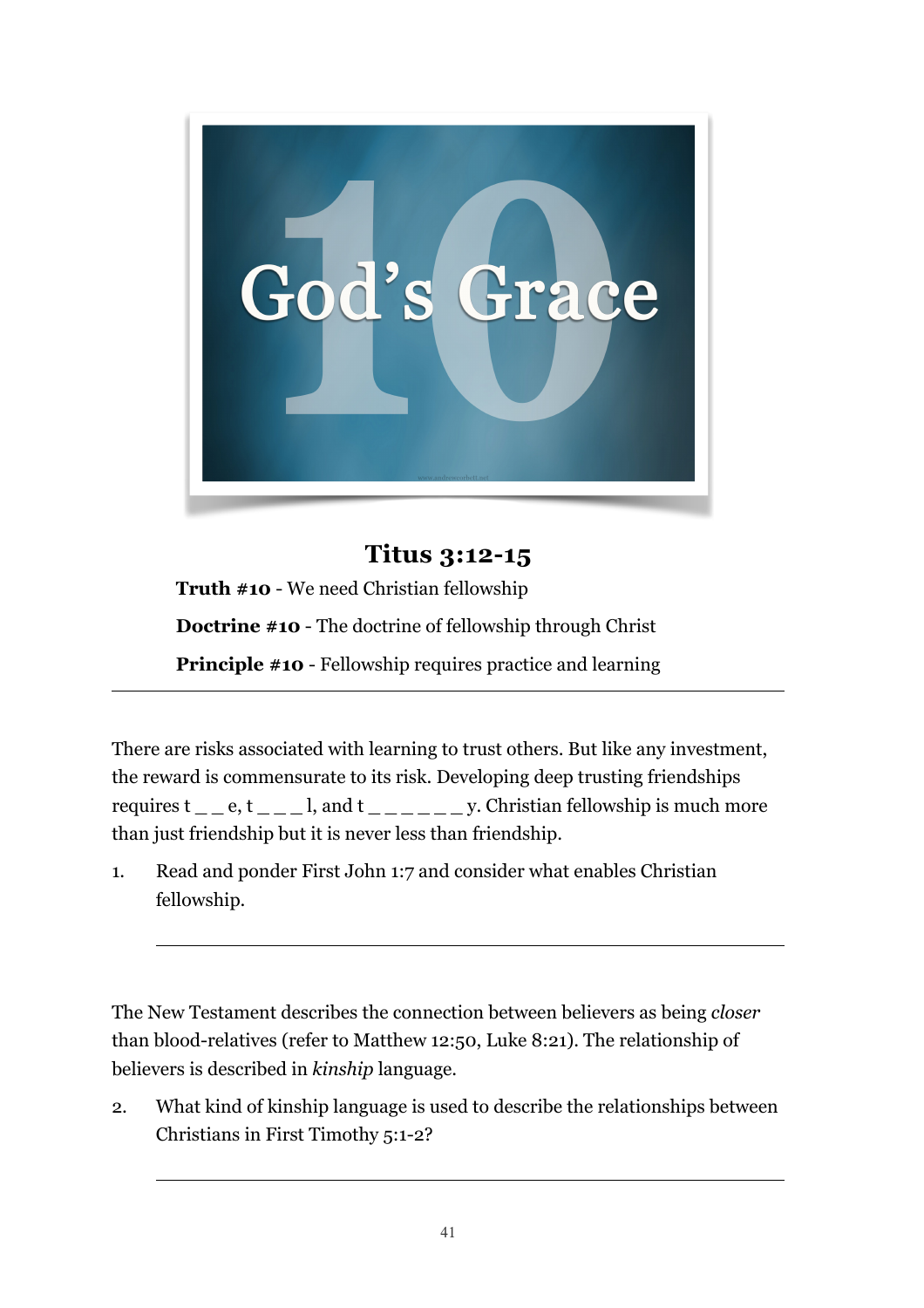The description of believers as kin is known as *fictive kinship* which describes a relationship closer than that of blood relatives. But, Dr. David deSilva states that the fictive kinship relationships of believers *is* a blood relationship because every believer is connected with each other through the blood of  $C \t{1John 1:7}.$ 

3. Based on what we have just discussed, what kind of relationship with the two men mentioned in Titus 3:12 must the Apostle Paul had? Explain.

It seems that these either of these two men were coming to replace Titus.

4. What did Paul want Titus to do? (Not just *where* but *how?*) (Titus 3:12)

This verse (Titus 3:12) also gives us a glimpse into how Paul led. He made a *decision*. The reason this is so significant is that it gives us an insight into how the Apostle Paul walked in the will of God. This didn't involve him waiting around for some 'word from God'. Rather, he simply made *a decision* based on his wisest option. This is not to say that the Apostle Paul was never directed by the Holy Spirit to change his course. But it does mean that Paul's usual way of making decisions was *wisdom* not whim.

- 5. What obligation did Paul instruct Titus to present to the believers in Crete regarding two travelling preachers? (Titus 3:13)
- 6. In the context of what Paul wanted the Cretans to do in Titus 3:13, what might the form of "good works" and "cases of urgent need" have taken as described in Titus 3:14?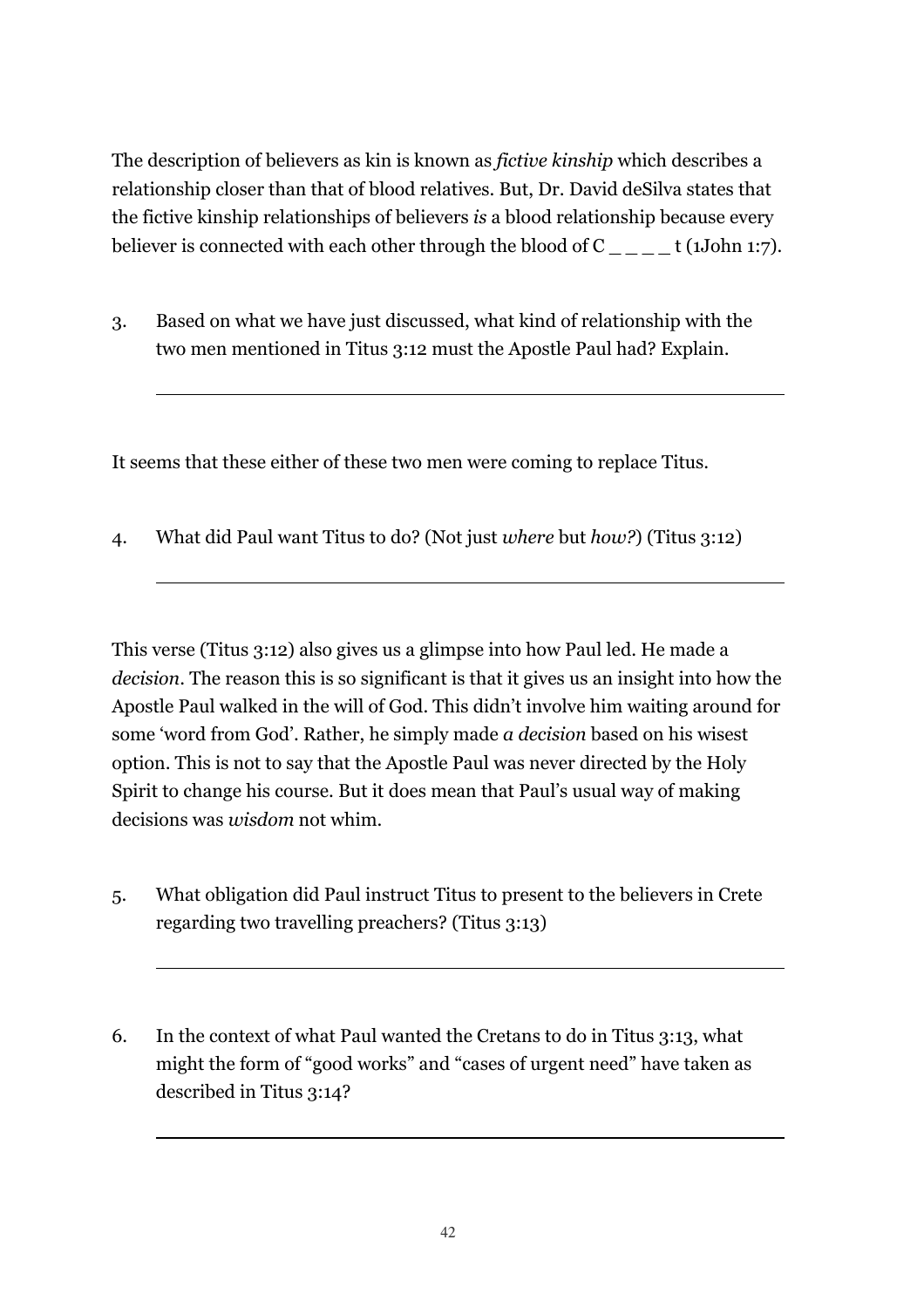## **The Doctrine of Fellowship Through Christ**

The Epistle to Titus reveals just how relational the Apostle Paul was. He clearly loved and trusted Titus. He has demonstrated his great concern for the Cretans. He has made it clear that he had built relationships with several other 'sons in the faith' including Artemis and Tychicus and that he had several peer friendships including with Zenas the lawyer and Apollos the preacher.

7. How does Romans 12:5 reveal the reason that each believer is connected?

Christian fellowship is a connection that believers have with each other because they are each connected to Christ. Fellowship may simply be time spent with another person or other persons. But *Christian* fellowship is where believers in Christ draw closer to Christ *because* of what they do with their time together.

8. What kinds of things can believers intentionally do together to be truly *fellowshiping*? Discuss.

## **Fellowship Requires Practice and Learning**

We must not be under any illusions that genuine Christian community and fellowship is *difficult*. It involves disappointments, offences, and learning to forgive and reconcile.

9. What (difficult) guidelines does Paul give for implementing Christian fellowship in Colossians 3:12-14?